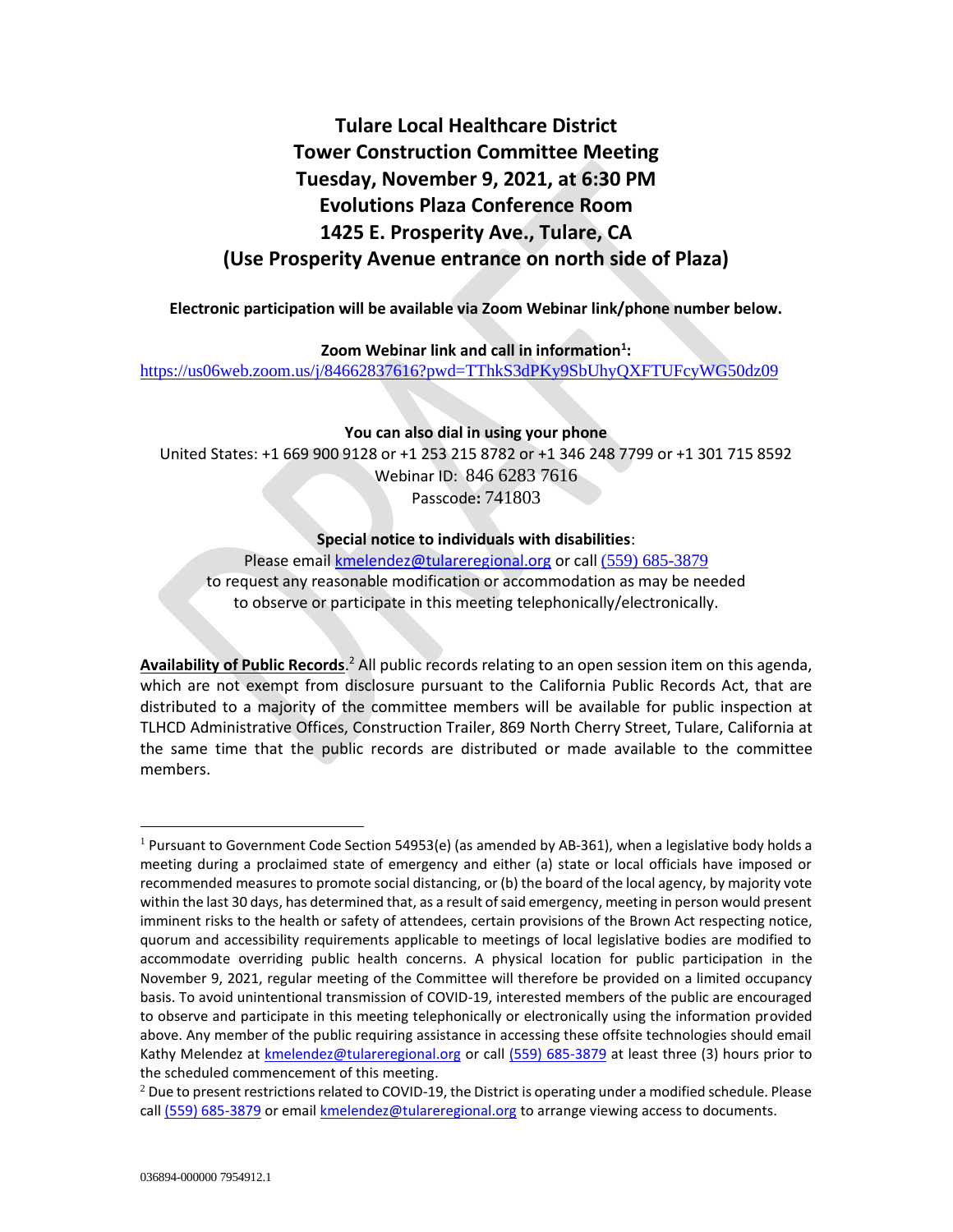#### **MINUTES**

#### **Tower Construction Committee Members:**

Philip Smith Committee Chair Linda Crase Committee Vice-Chair John Atilano Ross Gentry (6:41 pm) Kevin Northcraft Mike Shaffer (Zoom)

#### 1. **Call to Order**

Chairman Smith called the meeting to order at 6:34 PM.

#### 2. **Public Comment**

None.

#### 3. **Announcements – Committee Members**

a. Continuation of Remote Attendance Accommodations (by Zoom) in Accordance with AB 361

CEO Ormonde advised the Committee that the Board of Directors will take action monthly for all subcommittees.

Mike Shaffer commented on an article that was nationally published highlighting Adventist Health Home Monitored Hospitalizations. Ormonde added that Sheri Pereira did report last year that AH would be monitoring patients remotely.

Linda Crase announced that she has heard nothing but positive comments about the good care patients have received at Adventist Health.

#### 4. **Consent Agenda**

a. 10/12/2021 Tower Construction Committee Meeting Minutes Motion was made by Linda Crase and seconded by John Atilano to approve the minutes with one modification as requested by Mike Shaffer (Item 5.c., …. they would be willing to cooperate with the Committee as they proceed.) Motion approved 5-0 as modified.

#### 5. **Updates from Committee Liaisons**

- a. Grant Management Associates Rick Albert, Ross Gentry: No report.
- b. Tulare Hospital Foundation Linda Crase, John Atilano: Linda Crase stated Jan will give a full report next week to the Board.
- c. Adventist Health Central Valley Network and Adventist Health Tulare Mike Shaffer, Kevin Northcraft: No report.

#### 6. **Tower Tours Update – Jan Smith**

Foundation Director Smith advised that, in preparation of the Tower fundraising efforts, the Foundation Trustees will be attending an orientation in Wonder Valley on February 18-19, 2022, to take a more granular look at the tasks before approaching stakeholders. Smith added that it is their desire to utilize the parking lot east of the tower to have a